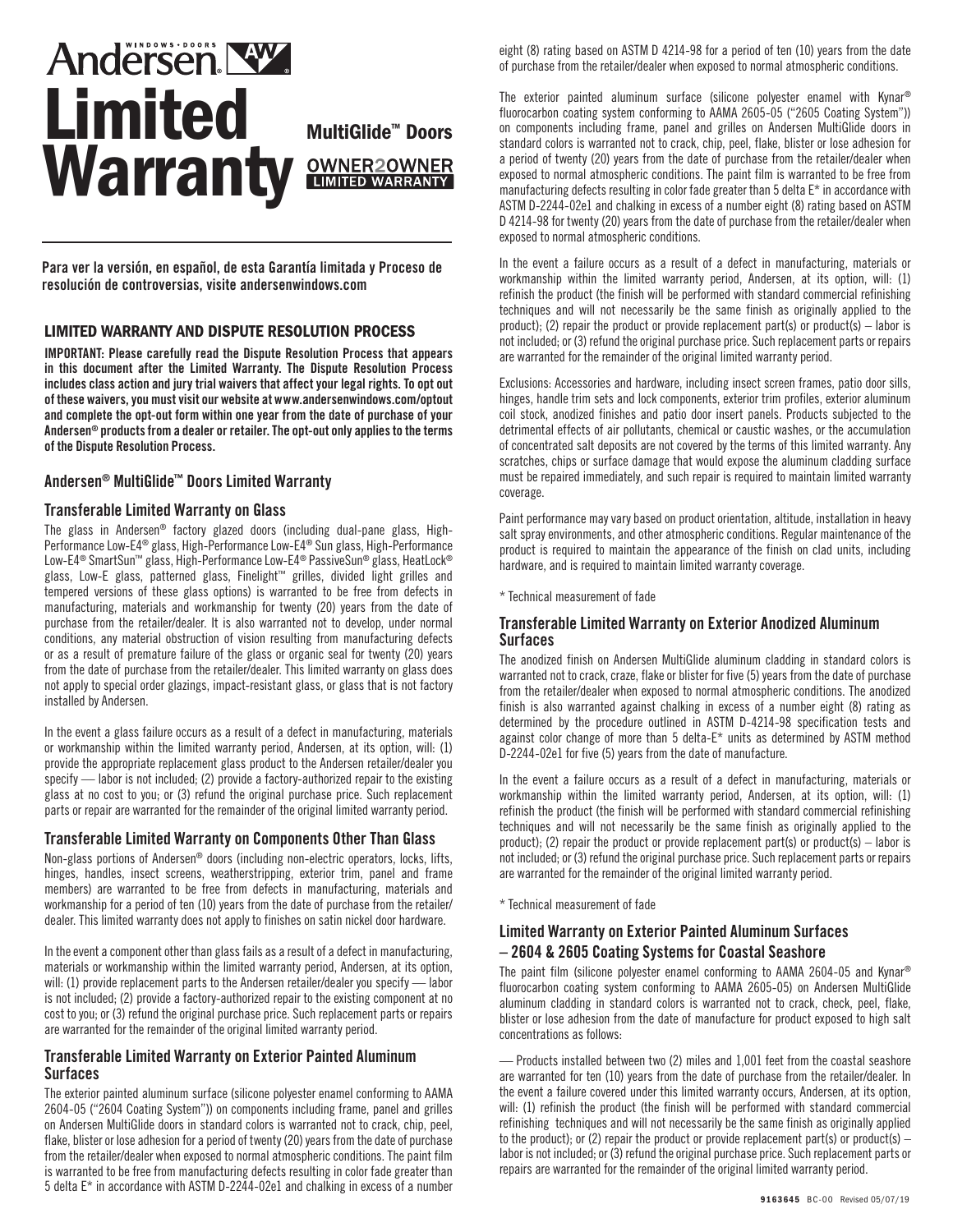— Products installed between 1,000 feet and the seashore are warranted for ten (10) years from the date of purchase from the retailer/dealer, prorated after five (5) years. In the event a failure covered under this limited warranty occurs in years one (1) through five (5), Andersen, at its option, will: (1) refinish the product (the finish will be performed with standard commercial refinishing techniques and will not necessarily be the same finish as originally applied to the product); or (2) repair the product or provide replacement part(s) or product(s) – labor is not included; or (3) refund the original purchase price. Such replacement parts or repairs are warranted for the remainder of the original limited warranty period. In the event a failure occurs in years six (6) to ten (10), Andersen, at its option, will: (1) refinish the product (the finish will be performed with standard commercial refinishing techniques and will not necessarily be the same finish as originally applied to the product) at 50% discount of Andersen's cost; or (2) repair the product at 50% discount of Andersen's labor costs or provide replacement part(s) or product(s) at 50% discount of Andersen's cost – labor is not included; or (3) refund the original purchase price at 50% of the original purchase price. Such replacement parts or repairs are warranted for the remainder of the limited warranty period.

The paint film is warranted against chalking in excess of a number eight (8) rating based on ASTM D 4214-98 and against color change of more than 5 delta E\* units in accordance with ASTM D-2244-02e1 for ten (10) years from the date of purchase from the retailer/dealer. In the event a failure covered under this limited warranty occurs, Andersen, at its option, will: (1) refinish the product (the finish will be performed with standard commercial refinishing techniques and will not necessarily be the same finish as originally applied to the product); or (2) repair the product or provide replacement part(s) or product(s)  $-$  labor is not included; or (3) refund the original purchase price. Such replacement parts or repairs are warranted for the remainder of the limited warranty period.

Exclusions: Products subjected to the detrimental effects of air pollutants, chemical or caustic washes, or the accumulation of concentrated salt deposits are not covered by the terms of this limited warranty. Any scratches, chips or surface damage that would expose the aluminum cladding surface must be repaired immediately and such repair is required to maintain limited warranty coverage.

For limited warranty coverage coastal seashore (areas of high salt concentration), such as those within two (2) miles of the coastal environments, homeowners must implement a systematic fresh water-cleaning program which consists of cleaning with mild soap and water at least every three (3) months or more often when necessary to prevent the accumulation of concentrated salt deposits. Periodic waxing with an automotive-type wax may prolong the finish life. Failure to take these measures will void this limited warranty.

The atmospheric and environmental conditions within two (2) miles of the coastal seashore can be extremely corrosive. Even with a systematic cleaning program, products installed in these conditions will typically deteriorate more than product installed in normal atmospheric/environmental conditions. Some corrosion and/or deterioration are considered "normal wear and tear" and normal weathering in this atmospheric/ environmental condition and are not covered under this limited warranty.

#### \* Technical measurement of fade

#### Transferable Limited Warranty on Automation

Automation components of Andersen MultiGlide doors (including motor, control box, hardware, touch screen, interior motion sensor, exterior motion sensor, and exterior wall box and keypad) are warranted to be free from defects in manufacturing, materials and workmanship for a period of five (5) years from the date of purchase from the retailer/ dealer. Batteries are excluded.

In the event an automation component fails as a result of a defect in manufacturing, materials or workmanship within the limited warranty period, Andersen, at its option, will: (1) provide replacement parts to the Andersen retailer/dealer you specify — labor is not included; (2) provide a factory-authorized repair to the existing component at no cost to you; or (3) refund the original purchase price. Such replacement parts or repairs are warranted for the remainder of the original limited warranty period.

#### No Other Warranties or Representations

THIS LIMITED WARRANTY IS IN LIEU OF ALL OTHER WARRANTIES, EXPRESS OR IMPLIED, INCLUDING, BUT NOT LIMITED TO, ANY IMPLIED WARRANTIES OF MERCHANTABILITY OR FITNESS FOR A PARTICULAR PURPOSE. ALL WARRANTIES ARE LIMITED TO THE APPLICABLE STATUTE OF LIMITATIONS, BUT IN NO CASE WILL EXTEND BEYOND THE LIMITED WARRANTY PERIODS SPECIFIED ABOVE. ANDERSEN EXCLUDES AND WILL NOT BE LIABLE FOR ANY INCIDENTAL OR CONSEQUENTIAL DAMAGES, WHETHER ARISING OUT OF CONTRACT, TORT OR OTHERWISE. THE REMEDY OF REPAIR, REPLACEMENT

#### OR REFUND OF THE ACTUAL PURCHASE PRICE OF THE PRODUCT PROVIDED BY THIS LIMITED WARRANTY IS THE EXCLUSIVE REMEDY WITH RESPECT TO ANY AND ALL LOSS OR DAMAGE.

# Applicable Law

This Limited Warranty is only applicable in the U.S.A. (i.e., the fifty states and the District of Columbia). This Limited Warranty gives you specific legal rights, and you may also have other rights which may vary from state to state. Some states do not allow the exclusion or limitation of incidental or consequential damages or limitation of the duration of an implied warranty, so the above limitations or exclusions may not apply to you. If any specific term of this Limited Warranty is prohibited by any applicable law, it shall be null and void, but the remainder of this Limited Warranty shall remain in full force and effect.

#### What is NOT covered by this Limited Warranty: Specific Additional Exclusions

In addition to any other limitations or exclusions in this Limited Warranty, Andersen shall have no obligation for product failure, damage or costs due to or related to the following:

- Product modifications or glass shading devices (e.g., glass tinting, security systems, improper painting or staining, insulated coverings, etc.).
- Units improperly assembled or improperly mulled by others.
- Failure due to the application of hardware not offered by Andersen (e.g., locksets, trim sets, hinges, panic hardware, closers, etc.).
- Failure to properly install Andersen hardware and/or exterior trim.
- Adjustments or corrections due to improper installation.
- Improper installation or use, including use of a non-commercial door as a main entrance or exit door for a building other than a single-family residential unit or reinstalling an Andersen window or door after it has been removed from a building and re-sold and/or re-installed in a different building.
- Exposure to conditions beyond published performance specifications.
- Water infiltration other than as a result of a defect in manufacturing, materials or workmanship.
- Condensation.
- Improper maintenance, such as use of brick wash, razor blades, sealants, sanding or improper washing.
- Failing to properly seal and maintain the exposed wood portions of a product. This includes, but is not limited to, the exposed wood on all sides of a door panel (e.g., exterior, interior, top, bottom, and both sides), a door frame and wood grilles.
- Chemicals or airborne pollutants, such as salt or acid rain.
- Delivery by others.
- Accidents.
- Acts of God.
- Normal wear and tear.

#### Additional items excluded from this limited warranty:

- Labor to replace door panels, glass or other components.
- Labor and other costs related to the removal and disposal of defective product.
- Labor and materials to paint or stain any repaired or replaced product, component, trim or other carpentry work that may be required.
- Products not manufactured by Andersen.
- The performance of the low-maintenance exterior glass coating on products with High-Performance Low-E4® glass. Performance will vary depending on environmental conditions.
- Minor warping of clad-wood doors. Andersen may defer actions on any claim for warping for a period of up to twelve (12) months from the date of the claim in order to permit conditioning and equalization to humidity and temperature conditions.
- Slight glass curvature, minor scratches or other imperfections in the glass that do not impair structural integrity or significantly obscure normal vision.
- Rattling of grille bars within an air space.
- Insects passing through or around the insect screen.
- Tarnish or corrosion to hardware finishes.
- Stress cracks and broken glass.
- Special glazings. Contact us concerning the limited warranty on special glazings.
- Retractable insect screens, satin nickel finishes on door hardware and VeriLock® sensors. Contact us or refer to the specific limited warranties for these products.